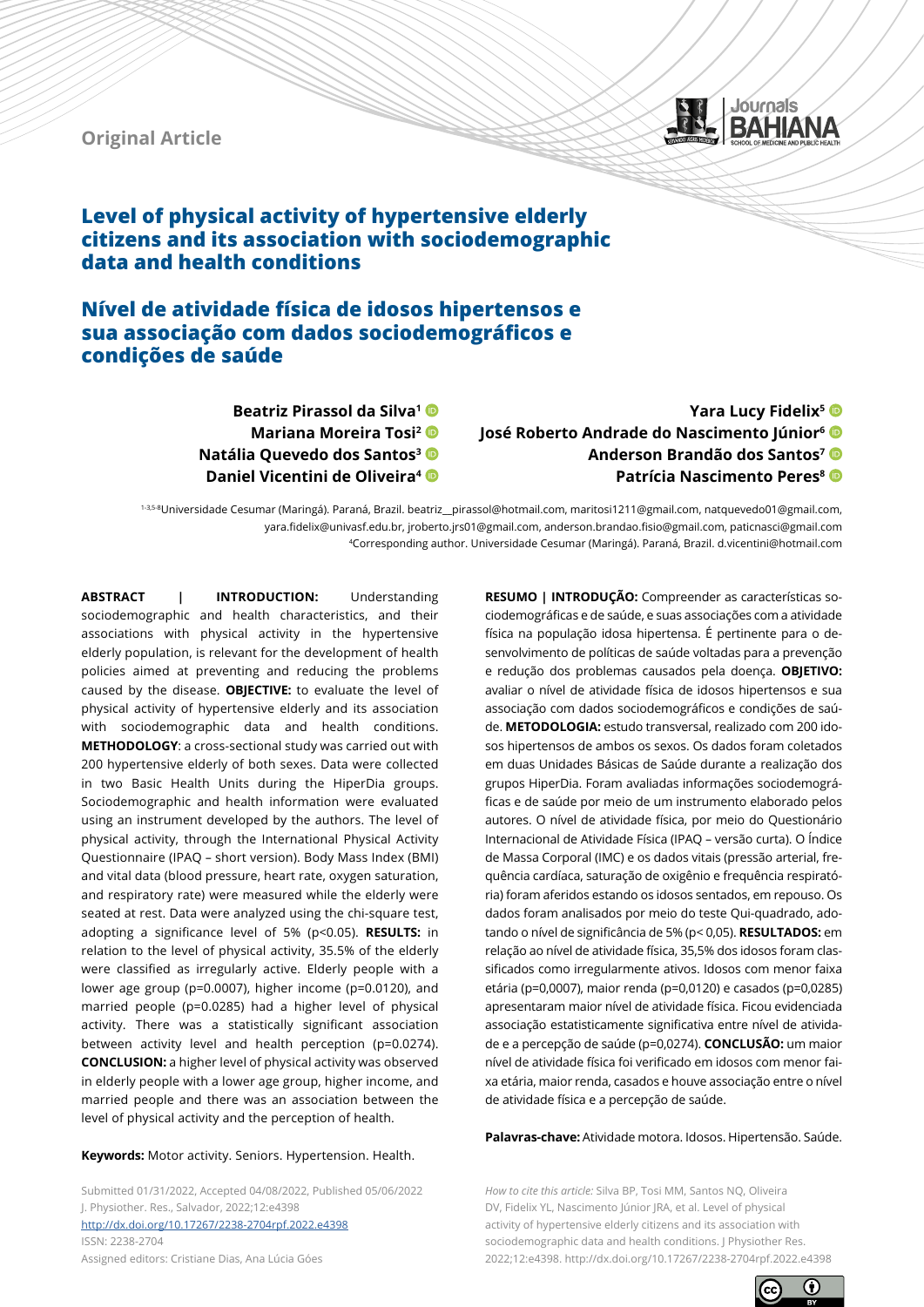#### **Introduction**

Systemic arterial hypertension (SAH) represents an important cardiovascular risk factor, influencing a series of pathologies as consequences and, if not controlled with adequate treatment, it can lead to  $death<sup>1</sup>$  The prevalence of SAH in elderly people occurs mainly from the fifth decade of life onwards $2$ , and aging causes structural and functional changes in the cardiovascular system, where the blood pressure (BP) control mechanisms become more ineffective, thus contributing to this prevalence. $1$ 

 This disease is considered a public health problem due to the great risk of complications and difficulties in its control.<sup>3</sup> In Brazil, it is the most prevalent disease in the elderly population in several regions, being the 1st cause of deaths.<sup>4</sup> The National Health Survey pointed out a prevalence of 44.4% of SAH from 60 to 64 years; 52.7% from 65 to 74 years; and 55.5% for those aged 7[5](#page-8-4) or older.<sup>5</sup>

Regardless of drug treatment, therapeutic success is related to lifestyle changes, reducing risk factors such as smoking, excessive alcohol consumption, inadequate diet, and sedentarism<sup>[6](#page-8-5)</sup>, with regular physical activity being fundamental as a non-pharmacological resource for controlling blood pressure levels. Physical activity induces sinus bradycardia, decreasing BP, improving oxygen consumption, decreasing blood viscosity, and decreasing platelet activity. $2$  In addition, the development of collateral circulation affects the reduction of total vascular resistance by the consequent vasodilation[.8](#page-8-7)

The new guidelines for SAH<sup>[9](#page-8-8)[,10](#page-8-9)</sup> suggest that patients with SAH should be treated with at least nonpharmacological measures. Although BP can usually be better regulated by lifestyle modifications before it reaches the stage of hypertension, there are several treatment options.<sup>9</sup> Lifestyle adjustments, including physical activity, are the standard first-line treatments for hypertension.<sup>[10](#page-8-9)</sup>

Physical activity has great significance in reducing BP and improving the quality of life of the elderly population[.1](#page-8-0) Accordingly, it is important to evaluate SAH, intending to establish the patient's BP condition,

guiding individual or collective therapeutic measures, identifying risk factors associated with the pathology and monitoring the individual's pressure control. $11$ 

Understanding the sociodemographic characteristics and health conditions and their associations with physical activity in the hypertensive elderly population is pertinent to the development of health policies aimed at preventing and reducing the problems caused by this disease.

The health conditions of the elderly population can be determined through their morbidity and mortality profiles, the presence of physical and cognitive deficits, as well as the use of health services, among other more specific indicators. $11$  In the coming years, Brazil will experience rapid growth in the elderly population, a group at higher risk of morbidities and disabilities related to degenerative diseases[.12](#page-9-1)

In view of the above, the current study had the objective of evaluating the level of physical activity of hypertensive elderly people in the city of Maringá-PR and its association with sociodemographic data and health conditions.

## **Methods**

## **Study design**

This is an analytical, quantitative, and observational study with a cross-sectional design, developed using the guidelines of the Strengthening the Reporting of Observational Studies in Epidemiology (STROBE). The current study was approved by the Ethics Committee on Research with Human Beings under Opinion number 3.179.421, and all participants signed the Free and Informed Consent Form (FICF).

## **Participants and data collection**

The non-probability sample, chosen intentionally and for convenience, was composed of 200 elderly hypertensive individuals of both genders. The study excluded elderly individuals with disabling neurological diseases and individuals with comprehension difficulties (both conditions self-

J. Physiother. Res., Salvador, 2022;12:e4398 [http://dx.doi.org/](http://dx.doi.org/10.17267/2238-2704rpf.2022.e3474)10.17267/2238-2704rpf.2022.e4398 | ISSN: 2238-2704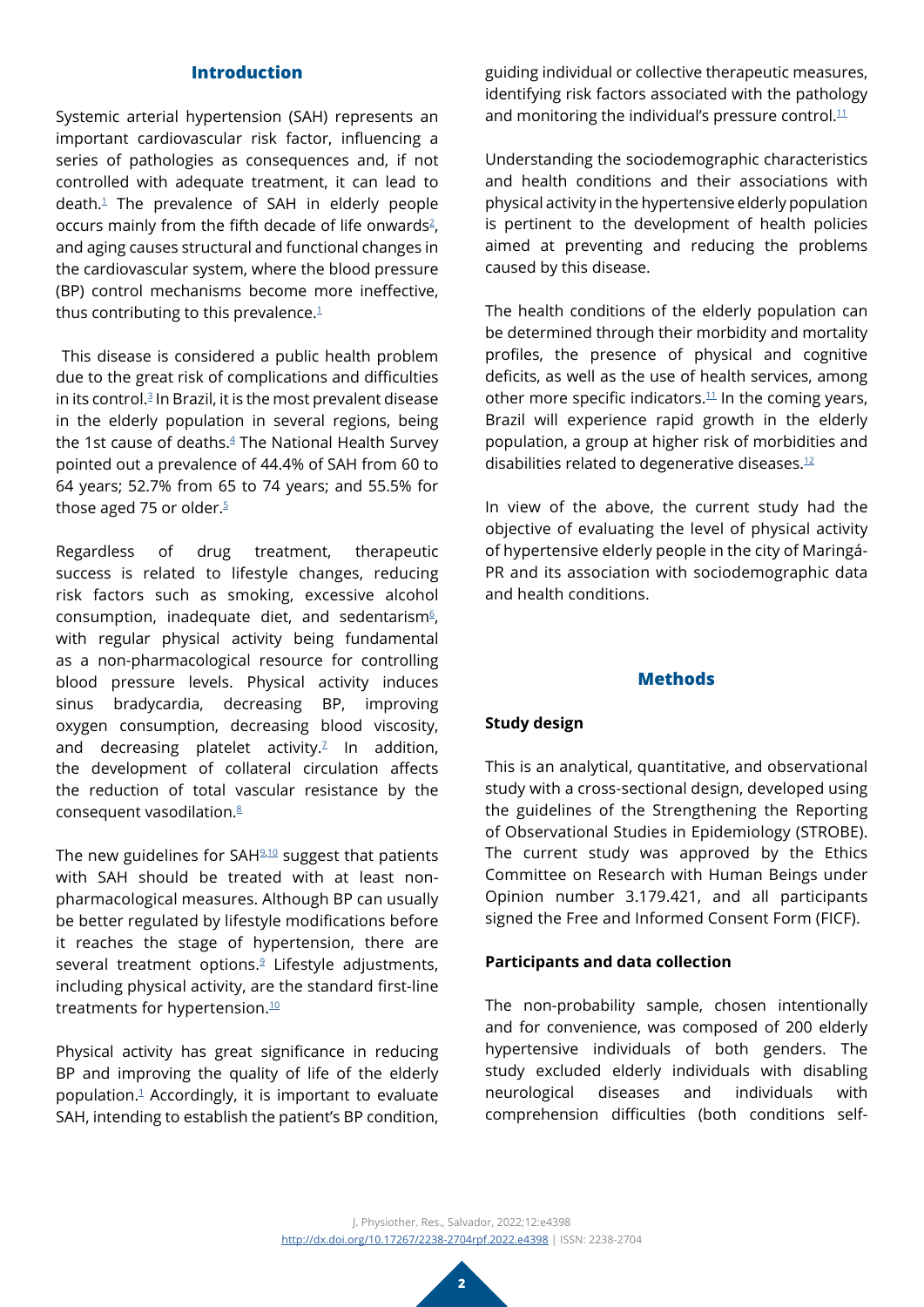perceived by the evaluators), as well as elderly individuals with possible cognitive deficits, as evaluated by the Mini Mental State Examination (MMSE).<sup>[13](#page-9-2)</sup>

Initially, contact was made with the Health Department of the Municipality of Maringa, PR, to request authorization to collect data from patients in the Primary Health Care Units (PHCU).

Data were collected in two PHCU, during the accomplishment of the HiperDia groups in the municipality, between the months of March and July 2019. Data collection was performed individually and lasted approximately 30 minutes per participant. Considering possible difficulties in reading, memory, and comprehension that the individuals could present, it was chosen to have the questionnaires administered by the researchers.

#### **Instruments**

Sociodemographic and health information, level of physical activity, symptoms related to SAH, living habits, comorbidities, and vital data were collected.

The International Physical Activity Questionnaire (IPAQ), a short version, was used to evaluate the level of physical activity. It is composed of seven open questions and its information allows an estimate of the time spent per week in different dimensions of physical activity (walking and moderate and vigorous physical efforts) and physical inactivity (sitting position). The level of physical activity was classified as sedentary, irregularly active (A or B), active, or highly active. The irregularly active A was the subject who met at least one of the recommendation criteria regarding frequency (five days a week) or duration of activity (150 minutes a week). In turn, the irregularly active was considered the subject who did not meet any of the recommendation criteria regarding frequency or duration. $14$ 

The vital data were measured with the individuals seated for a minimum period of 10 minutes of rest in a quiet environment with a low noise level. The evaluated data were: BP (mmHg), heart rate (HR) (bpm), oxygen saturation (SpO2) (%), and respiratory rate (RR) (iprm). A stethoscope (Littmann®) and a sphygmomanometer (BIC®) were used to measure BP. Three measurements were performed in the left upper limb, with an interval of two minutes each, and the average of the three measurements was used. The elderly individuals were evaluated in the sitting position; to measure SpO2 and HR, an oximeter (eBai®) was used, which was applied to the right upper limb. In order to determine the body mass index (BMI), a digital scale (Electronic Lcd®) was used to measure weight (kg), and a Pocket Stadiometer (Cescorf®) to verify height (cm).

## **Data analysis**

The obtained data were entered into a Microsoft Excel 2010 spreadsheet and statistically analyzed with the help of the software Statistica Single User, version 13.2. Age and number of children (only quantitative variables) were presented in the results by means of average, standard deviation, minimum and maximum. Qualitative variables were presented in frequency tables, followed by the chi-square test, to verify possible associations between the variables. The significance level adopted in the tests was 5%.

#### **Results**

A total of 200 elderly people were interviewed, with an average age of 71.2±7.8 years (minimum of 60 and maximum of 102 years), 51.0% were male, 63.5% were white, 42.0% were aged from 60 to 69 years, 56.0% were married and 85.5% reported having children.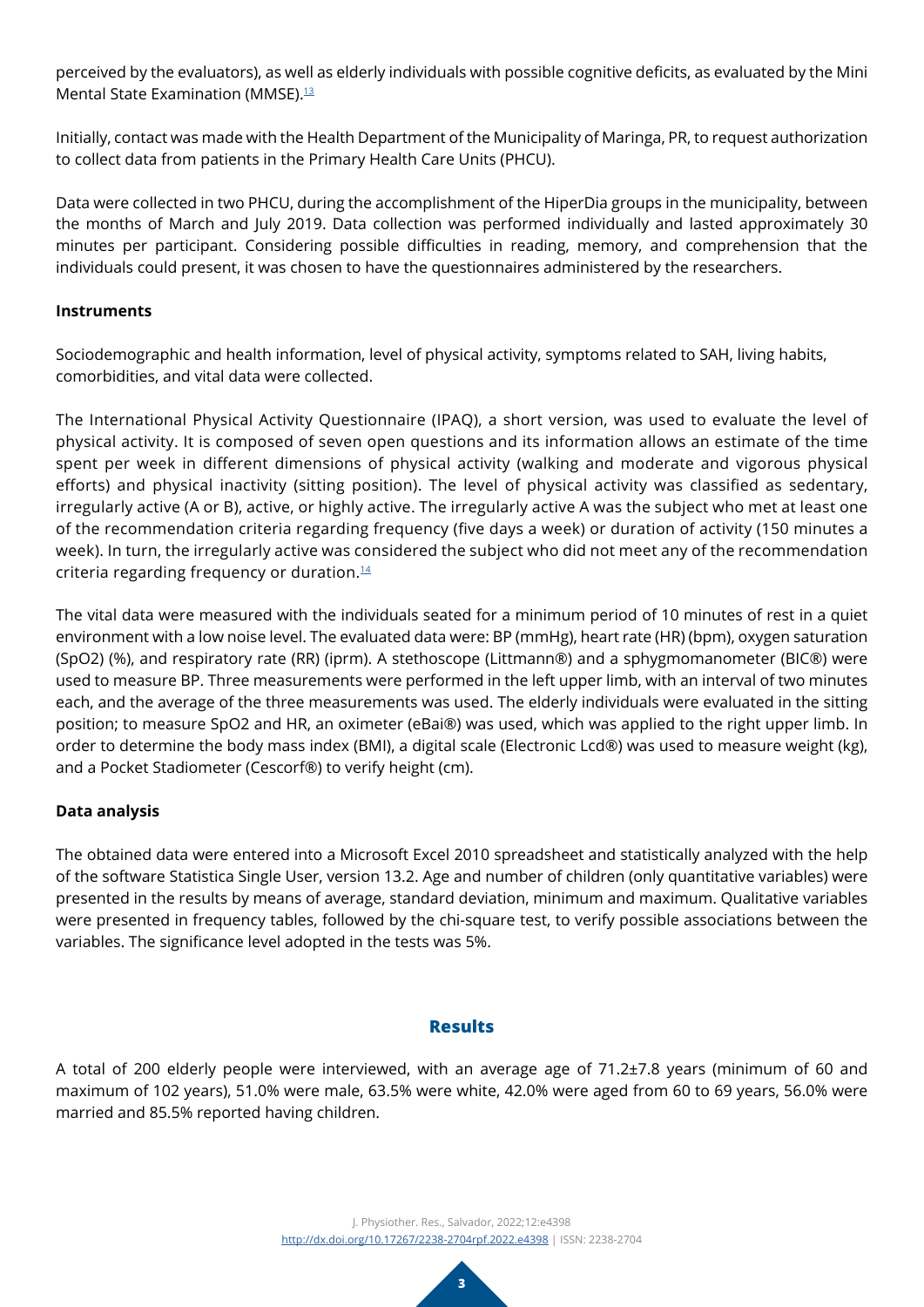| Variables                                          | n              | %    |
|----------------------------------------------------|----------------|------|
| Gender                                             |                |      |
| Male                                               | 102            | 51.0 |
| Female                                             | 98             | 49.0 |
| Ethnicity                                          |                |      |
| White                                              | 127            | 63.5 |
| Brown                                              | 32             | 16.0 |
| Black                                              | 40             | 20.0 |
| Indigenous                                         | 1              | 0.5  |
| Age group                                          |                |      |
| From 60 to 69 years                                | 84             | 42.0 |
| From 70 to 79 years                                | 81             | 40.5 |
| From 80 to 89 years                                | 32             | 16.0 |
| 90 years or older                                  | 3              | 1.5  |
| <b>Marital status</b>                              |                |      |
| Widowed                                            | 46             | 23.0 |
| Married                                            | 112            | 56.0 |
| Single                                             | 18             | 9.0  |
| Divorced                                           | 24             | 12.0 |
| Children                                           |                |      |
| Yes                                                | 171            | 85.5 |
| <b>No</b>                                          | 29             | 14.5 |
| <b>Education</b>                                   |                |      |
| Illiterate                                         | 33             | 16.5 |
| Elementary school                                  | 118            | 59.0 |
| High school                                        | 32             | 16.0 |
| Incomplete higher education                        | 3              | 1.5  |
| Complete higher education                          | 12             | 6.0  |
| Graduate studies                                   | $\overline{2}$ | 1.0  |
| Income                                             |                |      |
| No income                                          | 9              | 4.5  |
| Up to 1 minimum wage                               | 74             | 37.0 |
| From 1 to 2 minimum wages                          | 81             | 40.5 |
| More than 2 minimum wages                          | 36             | 18.0 |
| <b>Family composition</b>                          |                |      |
| I live with my spouse                              | 67             | 33.5 |
| I live with my spouse and children                 | 39             | 19.5 |
| I live with my spouse, children, and grandchildren | 12             | 6.0  |
| I live alone                                       | 59             | 29.5 |
| Others                                             | 23             | 11.5 |

**Table 1.** Sociodemographic characteristics of hypertensive individuals

Most respondents (59.5%) reported having good health perception, 43.5% had a diagnosis of SAH between 5 and 10 years. Based on family history regarding the presence of SAH, 59.0% (N=118) answered positively; 20.0% (N=40) were drinkers, 8.5% (N=17) were smokers, 32.0% (N=64) added salt to foods, 45.5% (N=78) reported associated diabetes, 12.0% (N=24) hypothyroidism, 3.0% (N=6) cancer, 11.0% cardiovascular diseases, 5.5% (N=11) respiratory problems and 3.0% (N=6) other diseases. The majority, 97.0% (N=194), took medication for SAH.

Regarding the level of physical activity, 35.5% (N=71) were classified as irregularly active. The measured vital data were within the normal range for most of the evaluated elderly citizens, with 60.0% (n=120) presenting normal blood pressure, 87.0% (n=174) normal RR, 95.5% (n=191) normal SpO2, 86.5% (n=173) normal HR and 36.0% (n=72) with normal BMI (Table 2).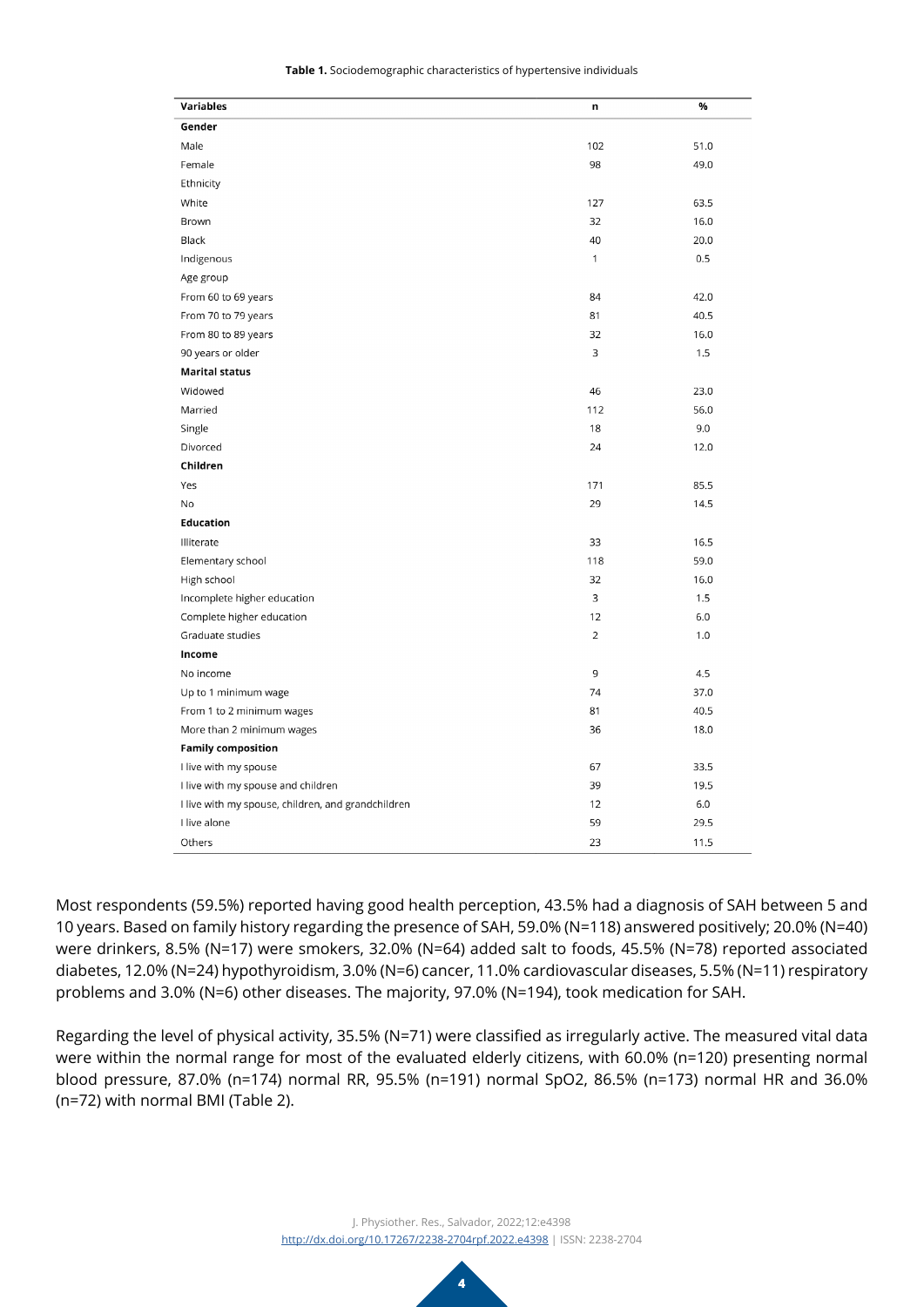**Table 2.** Frequency on vital data, BMI, IPAQ and health status of hypertensive individuals

| <b>Variables</b>           | n   | %    |
|----------------------------|-----|------|
| <b>Health perception</b>   |     |      |
| Regular                    | 54  | 27.0 |
| Good                       | 119 | 59.5 |
| Bad or very bad            | 11  | 5.5  |
| Great                      | 16  | 8.0  |
| <b>Time of SAH</b>         |     |      |
| Less than 1 year           | 12  | 6.0  |
| Between 10 and 5 years     | 87  | 43.5 |
| Between 30 and 20 years    | 85  | 42.5 |
| Between 50 and 40 years    | 11  | 5.5  |
| More than 50 years         | 5   | 2.5  |
| Unknown                    | 5   | 2.5  |
| Level of physical activity |     |      |
| Irregularly active         | 118 | 57.0 |
| Highly active              | 35  | 17.5 |
| Sedentary                  | 47  | 23.5 |
| <b>Blood pressure</b>      |     |      |
| High                       | 57  | 28.5 |
| Normal                     | 120 | 60.0 |
| Low                        | 23  | 11.5 |
| <b>RR</b>                  |     |      |
| High - tachypnea           | 24  | 12.0 |
| Normal                     | 174 | 87.0 |
| Low - bradypnea            | 2   | 1.0  |
| SpO <sub>2</sub>           |     |      |
| Normal                     | 191 | 95.5 |
| Low - desaturation         | 9   | 4.5  |
| HR                         |     |      |
| Normal                     | 173 | 86.5 |
| High - tachycardia         | 19  | 9.5  |
| Low - bradycardia          | 8   | 4.0  |
| <b>BMI</b>                 |     |      |
| No information             | 11  | 5.5  |
| Underweight                | 9   | 4.5  |
| Overweight                 | 65  | 32.5 |
| Obesity                    | 43  | 21.5 |
| Normal                     | 72  | 36.0 |

SAH: systemic arterial hypertension; RR: respiratory rate; SpO2: oxygen saturation; HR: heart rate; BMI: body mass index.

When analyzing the association between the level of physical activity and the sociodemographic characteristics, a significant association was observed, where individuals with lower age (p=0.0007), higher income (p=0.0120) and married (p=0.0285) presented a higher level of physical activity.

**Table 3.** Distribution of the evaluated variables according to the IPAQ categories for the variables evaluated in the interviewees (to be continued)

|                       | Level of physical activity |                           |                         |           |           |
|-----------------------|----------------------------|---------------------------|-------------------------|-----------|-----------|
| <b>VARIABLES</b>      | <b>Irreg. Active</b><br>А  | Irreg.<br><b>Active B</b> | <b>Highly</b><br>active | Sedentary | P         |
|                       | n (%)                      | n (%)                     | n (%)                   | n (%)     |           |
| Age group             |                            |                           |                         |           |           |
| From 70 to 79 years   | 20(10.0)                   | 35 (17.5)                 | 9(4.5)                  | 17(8.5)   |           |
| From 60 to 69 years   | 17(8.5)                    | 30 (15.0)                 | 24 (12.0)               | 13(6.5)   | $0.0007*$ |
| From 80 to 89 years   | 9(4.5)                     | 6(3.0)                    | 2(1.0)                  | 15(7.5)   |           |
| 90 years or older     | 1(0.5)                     | 0(0.0)                    | 0(0.0)                  | 2(1.0)    |           |
| <b>Marital status</b> |                            |                           |                         |           |           |
| Widowed               | 8(4.0)                     | 22(11.0)                  | 3(1.5)                  | 13(6.5)   |           |
| Married               | 28 (14.0)                  | 33 (16.5)                 | 23(11.5)                | 28 (14.0) | $0.0428*$ |
| Single                | 7(3.5)                     | 3(1.5)                    | 5(2.5)                  | 3(1.5)    |           |
| Divorced              | 4(2.0)                     | 13(6.5)                   | 4(2.0)                  | 3(1.5)    |           |

J. Physiother. Res., Salvador, 2022;12:e4398 [http://dx.doi.org/](http://dx.doi.org/10.17267/2238-2704rpf.2022.e3474)10.17267/2238-2704rpf.2022.e4398 | ISSN: 2238-2704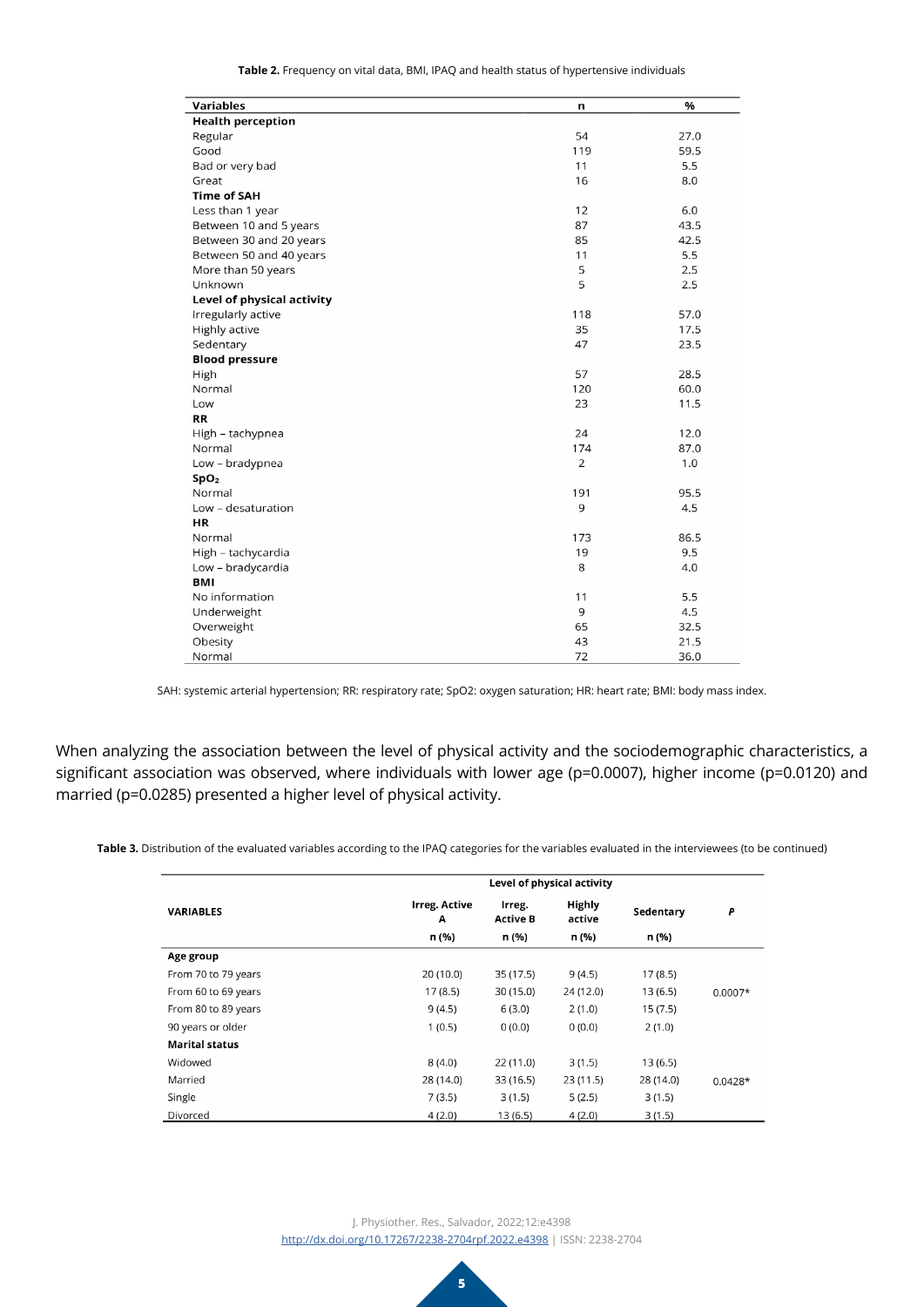**Table 3.** Distribution of the evaluated variables according to the IPAQ categories for the variables evaluated in the interviewees (conclusion)

|                                                       | Level of physical activity |                           |                  |           |           |
|-------------------------------------------------------|----------------------------|---------------------------|------------------|-----------|-----------|
| <b>VARIABLES</b>                                      | <b>Irreg. Active</b><br>A  | Irreg.<br><b>Active B</b> | Highly<br>active | Sedentary | P         |
|                                                       | n (%)                      | n (%)                     | n (%)            | n (%)     |           |
| Income                                                |                            |                           |                  |           |           |
| Up to 1 minimum wage                                  | 9(4.5)                     | 28 (14.0)                 | 14(7.0)          | 23(11.5)  | $0.0120*$ |
| More than 2 minimum wages                             | 11(5.5)                    | 7(3.5)                    | 12(6.0)          | 6(3.0)    |           |
| From 1 to 2 minimum wages                             | 25 (12.5)                  | 32(16.0)                  | 8(4.0)           | 16(8.0)   |           |
| No income                                             | 2(1.0)                     | 4(2.0)                    | 1(0.5)           | 2(1.0)    |           |
| <b>Family composition</b>                             |                            |                           |                  |           |           |
| I live with my spouse                                 | 17(8.5)                    | 19 (9.5)                  | 9(4.5)           | 22 (11.0) |           |
| I live with my spouse and children                    | 10(5.0)                    | 13(6.5)                   | 13 (6.5)         | 3(1.5)    | $0.0285*$ |
| I live alone                                          | 14 (7.0)                   | 25 (12.5)                 | 4(2.0)           | 16(8.0)   |           |
| I live with my spouse, children, and<br>grandchildren | 1(0.5)                     | 6(3.0)                    | 3(1.5)           | 2(1.0)    |           |
| Others                                                | 5(2.5)                     | 8(4.0)                    | 6(3.0)           | 4(2.0)    |           |

\*Significant chi-square test considering a significance level of 5%.

A statistically significant association was evidenced between the activity level and the health perception (p=0.0274) (Table 4).

**Table 4.** Distribution of the evaluated variables according to the IPAQ categories for the variables evaluated in the interviewees (to be continued)

|                                  | Level of physical activity |                        |                      |           |           |
|----------------------------------|----------------------------|------------------------|----------------------|-----------|-----------|
| <b>VARIABLES</b>                 | <b>Irreg. Active A</b>     | <b>Irreg. Active B</b> | <b>Highly active</b> | Sedentary | P         |
|                                  | n (%)                      | n (%)                  | n (%)                | n (%)     |           |
| <b>Health perception</b>         |                            |                        |                      |           |           |
| Regular                          | 13(6.5)                    | 21 (10.5)              | 7(3.5)               | 13(6.5)   |           |
| Good                             | 29 (14.5)                  | 43 (21.5)              | 17(8.5)              | 30 (15.0) | $0.0274*$ |
| Bad or very bad                  | 1(0.5)                     | 2(1.0)                 | 7(3.5)               | 1(0.5)    |           |
| Great                            | 4(2.0)                     | 5(2.5)                 | 4(2.0)               | 3(1.5)    |           |
| <b>History of SAH</b>            |                            |                        |                      |           |           |
| No                               | 20 (10.0)                  | 27 (13.5)              | 9(4.5)               | 26 (13.0) | 0.5333    |
| Yes                              | 27 (13.5)                  | 44 (22.0)              | 26 (13.0)            | 21 (10.5) |           |
| <b>Drinker</b>                   |                            |                        |                      |           |           |
| No                               | 35 (17.5)                  | 54 (27.0)              | 29 (14.5)            | 42 (21.0) | 0.2268    |
| Yes                              | 12(6.0)                    | 17(8.5)                | 6(3.0)               | 5(2.5)    |           |
| Smoker                           |                            |                        |                      |           |           |
| No                               | 44 (22.0)                  | 61 (30.5)              | 34 (17.0)            | 44 (22.0) | 0.1853    |
| Yes                              | 3(1.5)                     | 10(5.0)                | 1(0.5)               | 3(1.5)    |           |
| <b>Addition of salt to foods</b> |                            |                        |                      |           |           |
| No                               | 30 (15.0)                  | 44 (22.0)              | 25 (12.5)            | 37 (18.5) | 0.2373    |
| Yes                              | 17(8.5)                    | 27 (13.5)              | 10(5.0)              | 10(5.0)   |           |
| <b>Diabetes</b>                  |                            |                        |                      |           |           |
| <b>No</b>                        | 33 (16.5)                  | 42 (21.0)              | 21 (10.5)            | 26 (13.0) | 0.4880    |
| Yes                              | 14(7.0)                    | 29 (14.5)              | 14(7.0)              | 21 (10.5) |           |
| Hypothyroidism                   |                            |                        |                      |           |           |
| No                               | 42 (21.0)                  | 62 (31.0)              | 30 (15.0)            | 42 (21.0) | 0.9466    |
| Yes                              | 5(2.5)                     | 9(4.5)                 | 5(2.5)               | 5(2.5)    |           |
| Cancer                           |                            |                        |                      |           |           |
| No                               | 47 (23.5)                  | 68 (34.0)              | 34 (17.0)            | 45 (22.5) | 0.5566    |
| Yes                              | 0(0.0)                     | 3(1.5)                 | 1(0.5)               | 2(1.0)    |           |
| <b>Cardiovascular diseases</b>   |                            |                        |                      |           |           |
| Yes                              | 5(2.5)                     | 9(4.5)                 | 4(2.0)               | 4(2.0)    | 0.9158    |
| No                               | 42 (21.0)                  | 62 (31.0)              | 31 (15.5)            | 43 (21.5) |           |
| <b>Respiratory problems</b>      |                            |                        |                      |           |           |
| No                               | 45 (22.5)                  | 63 (31.5)              | 35 (17.5)            | 46 (23.0) | 0.0515    |
| Yes                              | 2(1.0)                     | 8(4.0)                 | 0(0.0)               | 1(0.5)    |           |

J. Physiother. Res., Salvador, 2022;12:e4398

[http://dx.doi.org/](http://dx.doi.org/10.17267/2238-2704rpf.2022.e3474)10.17267/2238-2704rpf.2022.e4398 | ISSN: 2238-2704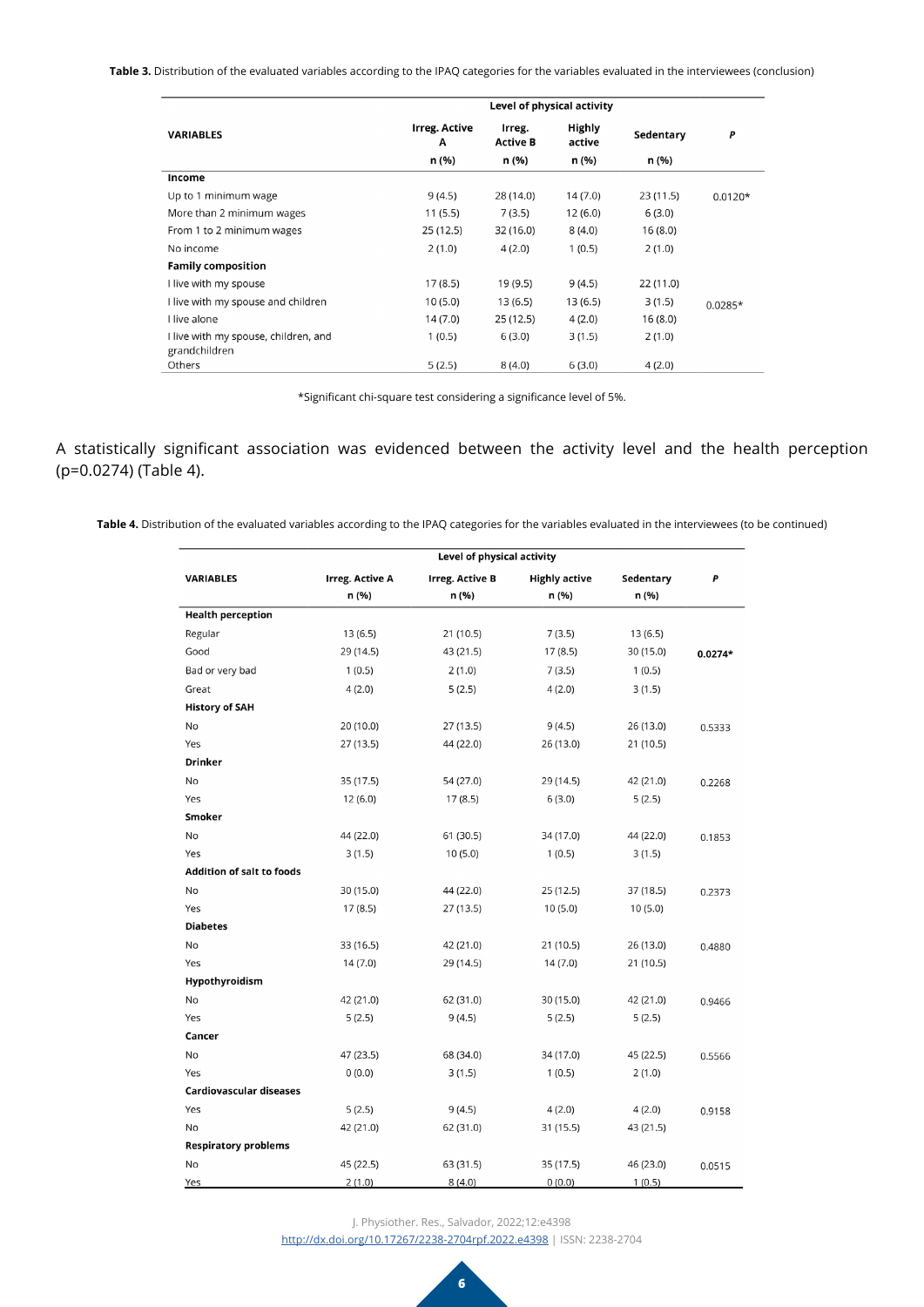**Table 4.** Distribution of the evaluated variables according to the IPAQ categories for the variables evaluated in the interviewees (conclusion)

| Level of physical activity          |                        |                        |                      |           |        |
|-------------------------------------|------------------------|------------------------|----------------------|-----------|--------|
| <b>VARIABLES</b>                    | <b>Irreg. Active A</b> | <b>Irreg. Active B</b> | <b>Highly active</b> | Sedentary | P      |
|                                     | n (%)                  | n (%)                  | n (%)                | n (%)     |        |
| <b>Blood Pressure</b>               |                        |                        |                      |           |        |
| High                                | 12(6.0)                | 21(10.5)               | 8(4.0)               | 16(8.0)   |        |
| Normal                              | 24 (12.0)              | 46 (23.0)              | 23(11.5)             | 27(13.5)  | 0.1054 |
| Low                                 | 11(5.5)                | 4(2.0)                 | 4(2.0)               | 4(2.0)    |        |
| <b>RR</b>                           |                        |                        |                      |           |        |
| High - tachypnea                    | 4(2.0)                 | 9(4.5)                 | 4(2.0)               | 7(3.5)    |        |
| Normal                              | 42 (21.0)              | 6(31.0)                | 30 (15.0)            | 40 (20.0) | 0.6925 |
| Low - bradypnea<br>SpO <sub>2</sub> | 1(0.5)                 | 0(0.0)                 | 1(0.5)               | 0(0.0)    |        |
| Normal                              | 43 (21.5)              | 70 (35.0)              | 34 (17.0)            | 44 (22.0) | 0.2674 |
| Low - desaturation                  | 4(2.0)                 | 1(0.5)                 | 1(0.5)               | 3(1.5)    |        |
| <b>HR</b>                           |                        |                        |                      |           |        |
| Normal                              | 41 (20.5)              | 58 (29.0)              | 31 (15.5)            | 43 (21.5) |        |
| High - tachycardia                  | 5(2.5)                 | 8(4.0)                 | 3(1.5)               | 3(1.5)    | 0.7123 |
| Low - bradycardia                   | 1(0.5)                 | 5(2.5)                 | 1(0.5)               | 1(0.5)    |        |
| <b>BMI</b>                          |                        |                        |                      |           |        |
| No information                      | 2(1.0)                 | 3(15)                  | 4(2.0)               | 2(1.0)    |        |
| Underweight                         | 0(0.0)                 | 4(2.0)                 | 1(0.5)               | 4(2.0)    | 0.2396 |
| Overweight                          | 18 (9.0)               | 18 (9.0)               | 13(6.5)              | 16(8.0)   |        |
| Obesity                             | 12(6.0)                | 12(6.0)                | 9(4.5)               | 10(5.0)   |        |
| Normal                              | 15(7.5)                | 34 (17.0)              | 8(4.0)               | 15 (7.5)  |        |

\*Significant chi-square test considering a significance level of 5%.

SAH: systemic arterial hypertension; RR: respiratory rate; SpO2: oxygen saturation; HR: heart rate; BMI: body mass index.

#### **Discussion**

The current study had the objective of evaluating the level of physical activity of hypertensive elderly individuals and its association with sociodemographic data and health conditions. The main findings revealed that individuals with younger age, higher income and married presented a higher level of physical activity, and an association was observed between the level of physical activity and the health perception.

In general, the elderly citizens assisted by the HiperDia program were mostly men, white, aged between 60 and 79 years, married, with children, low education level, low income and living with a spouse. In addition, they reported having a family history of hypertension and having been diagnosed with the disease between 5 and 10 years. Such characteristics are similar to those observed in elderly people attending a Health Care Unit in João Pessoa-PB, except with regard to gender, since the female gender was predominant in the study conducted by Dourado et al.<sup>15</sup>, where the authors reported that women sought more services in HiperDia and requested medication both for themselves and for their partners. A higher female predominance has also been reported in other studies conducted in different regions of Brazil.[16](#page-9-4)[-19](#page-9-5)

Regarding marital status, a study conducted in Southern Brazil showed that married individuals are twice as likely to control blood pressure levels compared to single individuals, thus suggesting that a partner may facilitate adherence to therapy<sup>19</sup>, thus providing emotional support and motivation.<sup>[18](#page-9-6)</sup> The association between the variables related to marital status and physical activity is a research theme that has been poorly investigated in Brazil, according to surveys in the literature. In the study conducted by Gonçalves et al.<sup>20</sup> with elderly users of the public health system, there was no significant result regarding marital status, but there was a negative association between the fact of living alone and the level of physical activity. The lack of a companion is a barrier commonly reported in other studies<sup>21</sup> and, in this sense, it seems that marriage can favor the practice of physical activity because, when people closer to them are present and value the change in behavior, they end up feeling more secure and confident.[22](#page-9-9) In addition, a systematic review indicated a positive relationship between social support (including family members) and the practice of physical activity by older adults. $23$ 

> J. Physiother. Res., Salvador, 2022;12:e4398 [http://dx.doi.org/](http://dx.doi.org/10.17267/2238-2704rpf.2022.e3474)10.17267/2238-2704rpf.2022.e4398 | ISSN: 2238-2704

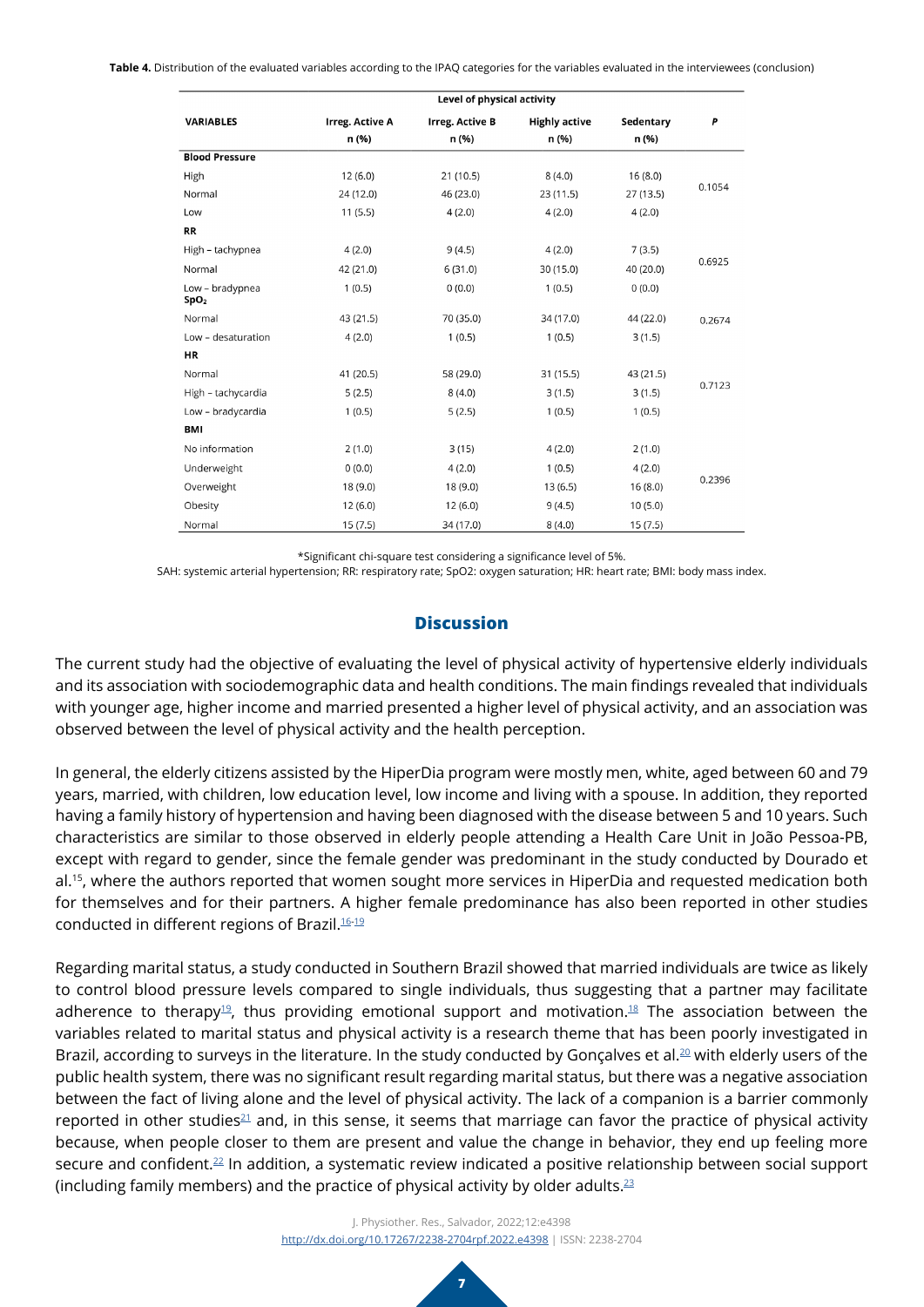Scientific evidence indicates that adequate levels of physical activity can reduce the occurrence of hypertension and the new guidelines suggest that hypertensive patients should also be treated with non-pharmacological measures.[24](#page-9-11) In addition, it is known that failure to comply with physical activity recommendations is associated with obesity, diabetes, hypertension and metabolic syndrome, which are important cardiovascular risk factors.<sup>25</sup> Among the numerous benefits of the practice of physical activity, pain relief and weight reduction were highlighted by elderly hypertensive individuals enrolled in a Family Health Strategy (FHS) program in Minas Gerais. Positive effects on mood, such as feeling happy and a better motivation, were also evidenced, showing that physical activity may be able to facilitate social interactions and contribute in terms of improving physical health and conditions that affect mental health. $17$ 

Although most of the people who attend HiperDia are aware of healthy habits, following the recommendations of health professionals is still a major challenge.[18](#page-9-6) Older adults with hypertension understand the importance of quitting smoking, reducing alcohol intake, and performing physical activities; however, they may feel unmotivated, especially to practice physical exercises, which may interfere with adherence to programs $16$  and, consequently, reflect a low level of daily physical activity. In the current study, only 17.5% of the sample was considered very physically active, showing that there is a need to investigate the relationship between physical activity and factors associated with aging. Another study conducted with elderly women identified that 61.9% were considered insufficiently active, according to the IPAQ evaluation, and the domains with the lowest level of physical activity were "at work" and "recreation, sport, exercise, leisure".[26](#page-9-14)

It was possible to verify that the elderly citizens of a lower age presented a higher level of physical activity in the current study, thus corroborating other findings. <sup>[27,](#page-10-0)[28](#page-10-1)</sup> Rocha et al.<sup>28</sup> verified that the older the age, the lower the level of physical activity, justifying that the lower participation in activities may be directly associated with the difficulties encountered due to the gradual functional decline that affects the elderly person.

In this sense, it is worth underlining that, besides acting as a preventive measure and as a complementary treatment for chronic diseases, the regular practice of a physical activity is primordial for maintaining the functional capacity of the elderly person, giving him/her autonomy in performing his/ her daily activities, besides being related to a better perception of quality of life.<sup>29</sup> Still, with regard to age group, a study found that advancing age proved to be a major barrier to activity in senility, thus suggesting that engaging older adults in physical activity practices are a great challenge for public policies to promote active aging. $27$ 

There is a hypothesis that low income hinders access to treatment and improvement in lifestyle $30$ ; for this reason, some studies identify an association between social class and socioeconomic factors in hypertensive individuals $30$ , thus indicating that low income is an important barrier to physical activity. $27 \text{ In the}$ current study, the elderly citizens with higher income presented a higher level of physical activity, similar to what was found in a multicenter study conducted with 2,344 elderly people from different regions in Brazil, which verified that elderly people with higher income were considered more active in the indicators of the global level of physical activity, leisure time, work and commuting.<sup>27</sup> This association can be explained by the fact that elderly individuals with higher incomes have greater access to gyms and clubs, for example, thus increasing the opportunity to practice exercise, besides living close to places that provide such practices, such as squares and parks. $31$  For this reason, it is noteworthy that the projects developed by public institutions, whether in the Brazilian Unified Health System (SUS, as per its Portuguese acronym) or Higher Education Institutions, have great social relevance since most individuals who participate in these activities are from lower social classes and do not enjoy financial conditions to attend sports centers or private gyms, often representing that participation in social projects involving physical activity may be the only way to remain active. $32$ 

As for health perception, 67.5% of the surveyed elderly citizens reported being good or great, similar to what was found in previously published studies.<sup>[33](#page-10-6),34</sup>More than 60% of the users participating in programs to promote physical activity in primary health care in

J. Physiother. Res., Salvador, 2022;12:e4398 [http://dx.doi.org/](http://dx.doi.org/10.17267/2238-2704rpf.2022.e3474)10.17267/2238-2704rpf.2022.e4398 | ISSN: 2238-2704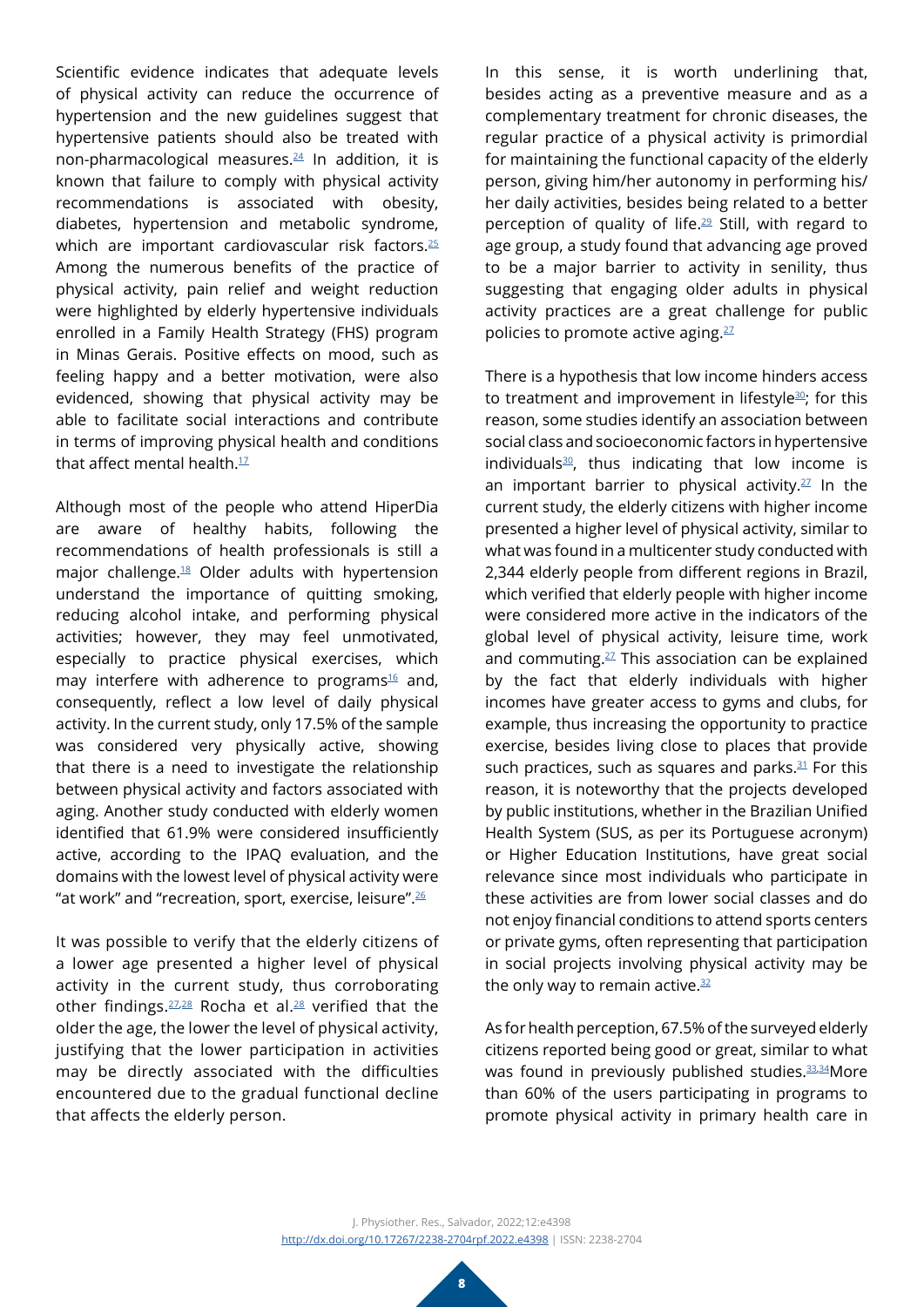Pernambuco perceived their own health as good and 99.2% considered that the activities carried out in the programs contribute to health. $34$  It was verified that there was an association between the level of physical activity and the health perception among the elderly individuals, and other variables such as literacy, level of education, diagnosis of some chronic disease, physical or mental, and difficulty in performing activities of daily living, for example, are also strongly related to the health perception among Brazilian elderly citizens.<sup>[35](#page-10-8)</sup>

The current study is subject to some limitations. One of them is related to the sample having been selected intentionally and for convenience, making it impossible to extrapolate the results found here. Another limitation is that the diagnosis of the elderly hypertensive individuals was self-reported.

#### **Conclusion**

A higher level of physical activity was verified in hypertensive elderly individuals with younger age, higher income, and married. There was an association between the level of physical activity and the health perception of these elderly individuals. Thus, it is highlighted the importance of guidance on the practice of physical activity, especially regular physical exercises, to preserve or increase the health perception of hypertensive elderly people.

#### **Authors' contributions**

Tosi MM, Silva BP, and Peres PN participated in the design of the research question, methodological design, search for research data, data collection, interpretation of results, and writing of the scientific article. Santos ND, Oliveira DV, Fidélix YL and Nascimento Júnior JRA participated in data interpretation and statistical analysis. Silva Santos AB participated in the writing of the scientific article. All authors have reviewed and approved the final version and are in agreement with its publication.

#### **Conflicts of interests**

No financial, legal, or political conflicts involving third parties (government, companies and private foundations, etc.) have been declared for any aspect of the submitted work (including, but not limited to, grants and funding, advisory board participation, study design, manuscript preparation, statistical analysis, etc.).

#### **References**

<span id="page-8-0"></span>1. Schiavoni D, Pereira LM, Pereira HM, Cyntia ES, Cardoso JR. Effect of traditional resistance training on blood pressure in normotensive elderly persons: a systematic review of randomized controlled trials and meta-analyses. Rev Bras Ger Gerontol. 2017;20(4):576-86. [https://doi.org/10.1590/1981-](https://www.scielo.br/j/rbgg/a/YRQzJdjtyBNCVwBcfckMcYb/?lang=pt) [22562017020.160181](https://www.scielo.br/j/rbgg/a/YRQzJdjtyBNCVwBcfckMcYb/?lang=pt)

<span id="page-8-1"></span>2. Guimarães FC, Amorim PS, Reis FF, Teixeira RB, Moura TA, Assis CL, et al. Effect of resistance exercise performed at different times of day on blood pressure in hypertensive elderly. Rev Bras Ciênc Mov [Internet]. 2018;26(1):94-104. Available from: [https://](https://portalrevistas.ucb.br/index.php/RBCM/article/view/7696/pdf) [portalrevistas.ucb.br/index.php/RBCM/article/view/7696/pdf](https://portalrevistas.ucb.br/index.php/RBCM/article/view/7696/pdf)

<span id="page-8-2"></span>3. Keller KD, Keller BD, Augusto IA, Bianchi PD, Sampedro RMF. Evaluation of blood pressure and heart rate during rest and walking immersed in water. Fisio Mov. 2011;24(4): 729-36. [https://](https://doi.org/10.1590/S0103-51502011000400018) [doi.org/10.1590/S0103-51502011000400018](https://doi.org/10.1590/S0103-51502011000400018)

<span id="page-8-3"></span>4. Santos GS, Cunha ICKO. Prevalence and factors associated with hypertension in elderly people at a primary care service. Refacs [Internet]. 2018;6(1):321-9. Available from: [https://www.redalyc.](https://www.redalyc.org/journal/4979/497955551007/) [org/journal/4979/497955551007/](https://www.redalyc.org/journal/4979/497955551007/)

<span id="page-8-4"></span>5. Instituto Brasileiro de Geografia e Estatistica (Brasil). Percepção do estado de saúde, estilos de vida e doenças crônica Brasil, Grandes Regiões e Unidades da Federação [Internet]. IBGE; 2013. Available from: [https://ww2.ibge.gov.br/home/estatistica/](https://biblioteca.ibge.gov.br/index.php/biblioteca-catalogo?id=291110&view=detalhes) [populacao/pns/2013/default.shtm](https://biblioteca.ibge.gov.br/index.php/biblioteca-catalogo?id=291110&view=detalhes) 

<span id="page-8-5"></span>6. Machado JC, Cotta RMM, Moreira TR, Silva LS. Analysis of three health education strategiesfor patients with arterial hypertension. Ciênc saúde colet. 2016;21(2):611-20. [https://doi.](https://www.scielo.br/j/csc/a/Fs5GgLz9F6kmYYDnfrLF5xJ/?lang=pt) [org/10.1590/1413-81232015212.20112014](https://www.scielo.br/j/csc/a/Fs5GgLz9F6kmYYDnfrLF5xJ/?lang=pt)

<span id="page-8-6"></span>7. Bakker EA, Sui X, Brellenthin AG, Brellenthin AG, Lee DC. Physical activity and fitness for the prevention of hypertension. Curr Opin Cardiol. 2018;33(4):394-401. [https://doi.org/10.1097/](https://journals.lww.com/co-cardiology/Abstract/2018/07000/Physical_activity_and_fitness_for_the_prevention.8.aspx) [hco.0000000000000526](https://journals.lww.com/co-cardiology/Abstract/2018/07000/Physical_activity_and_fitness_for_the_prevention.8.aspx)

<span id="page-8-7"></span>8. Sousa MT, Santos MA, Pereira IS, Fonseca HAT, Pereira ML, Virgens CMB, et al. Educational actions: diet, physical activity and its possible influences on a blood pressure. Braz J Develop. 2021;7(1):226-42. [http://dx.doi.org/10.34117/bjdv7n1-152](https://brazilianjournals.com/index.php/BRJD/article/view/22518)

<span id="page-8-8"></span>9. Whelton PK, Carey RM, Aronow WS, Casey DE, Collins KJ, Himmelfarb CD, et al. Guideline for the Prevention, Detection, Evaluation, and Management of High Blood Pressure in Adults: Executive Summary: A Report of the American College of Cardiology/American Heart Association Task Force on Clinical Practice Guidelines. Hypertension. 2018;71(6):1269-1324. [https://](https://www.ahajournals.org/doi/10.1161/HYP.0000000000000066) [doi.org/10.1161/hyp.0000000000000066](https://www.ahajournals.org/doi/10.1161/HYP.0000000000000066)

<span id="page-8-9"></span>10. Barroso WKS, Rodrigues CIS, Bortolotto LA, Mota-Gomes MA, Brandão AA, Feitosa ADM, et al. Brazilian Guidelines of Hypertension – 2020. Arq Bras Cardiol. 2021;116(3):516-58. [https://dx.doi.org/10.36660/abc.20201238](https://abccardiol.org/article/diretrizes-brasileiras-de-hipertensao-arterial-2020/)

J. Physiother. Res., Salvador, 2022;12:e4398 [http://dx.doi.org/](http://dx.doi.org/10.17267/2238-2704rpf.2022.e3474)10.17267/2238-2704rpf.2022.e4398 | ISSN: 2238-2704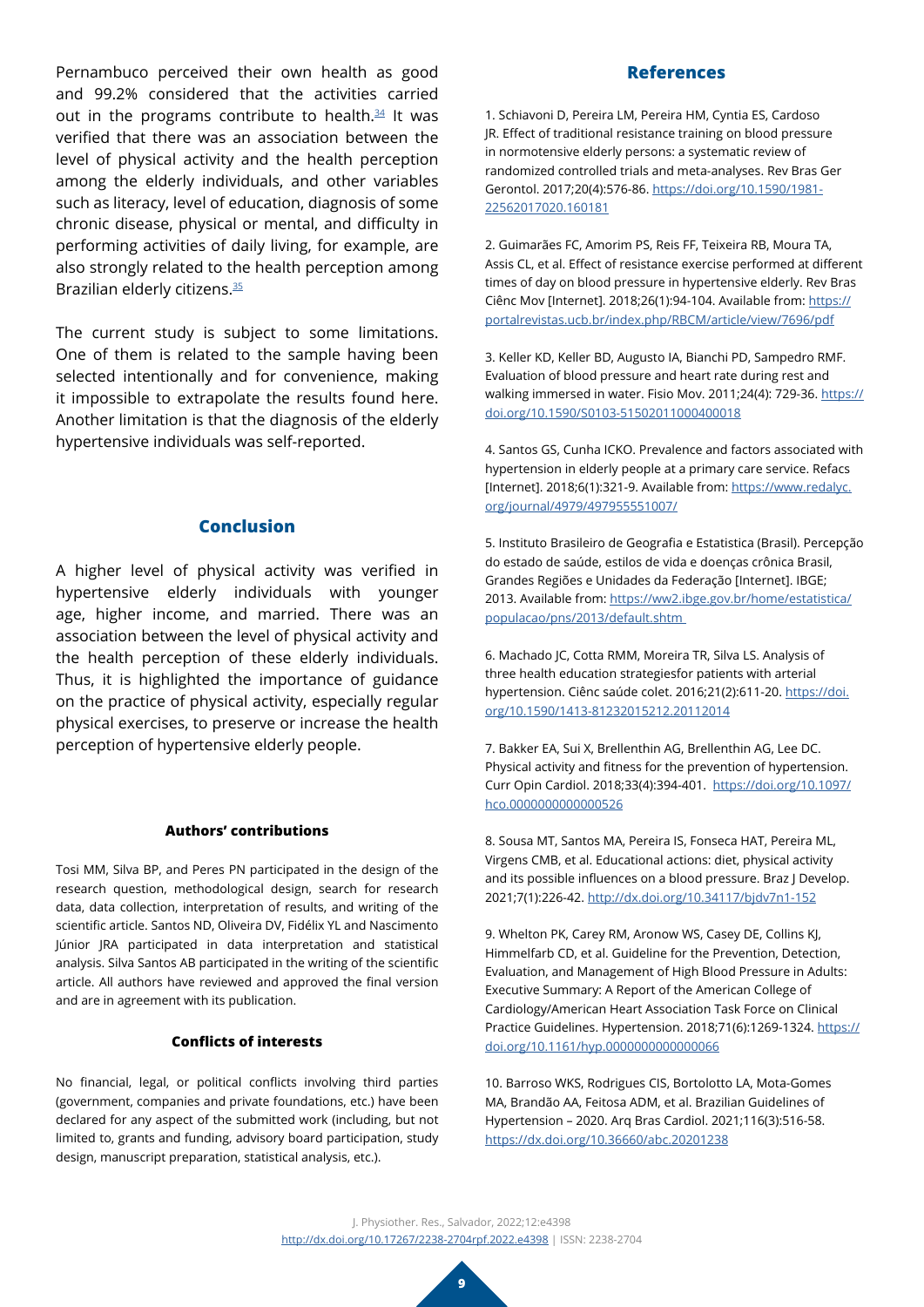<span id="page-9-0"></span>11.Santos L, Pedreira RBS, Carmo TB, Sena ELS, Yarid SD, Boery RNSO. Contributions of Concurrent Training to the Autonomy of Hypertensive Elderly: A Literature Review. EFDeportes. 2021;25(272):121-34. [https://doi.org/10.46642/efd.v25i272.2219](https://www.efdeportes.com/efdeportes/index.php/EFDeportes/article/view/2219)

<span id="page-9-1"></span>12. Rocha AS, Pinho BATD, Lima EN. Hypertension among the elderly: comparison between indicators in Ceará, the Northeast and Brazil. Rev bras prom saúde. 2021;34(1):1-8. [https://doi.](https://periodicos.unifor.br/RBPS/article/view/10795) [org/10.5020/18061230.2021.10795](https://periodicos.unifor.br/RBPS/article/view/10795)

<span id="page-9-2"></span>13. Brucki SMD, Nitrini R, Caramelli P, Bertolucci PHF, Okamoto IH. Suggestions for utilization of the mini-mental state examination in Brazil. Arq Neuro-Psiquiatr. 2003;61(3):777-81. [https://doi.](https://www.scielo.br/j/anp/a/YgRksxZVZ4b9j3gS4gw97NN/?lang=pt) [org/10.1590/S0004-282X2003000500014](https://www.scielo.br/j/anp/a/YgRksxZVZ4b9j3gS4gw97NN/?lang=pt)

<span id="page-9-3"></span>14. Benedetti TRB, Antunes PC, Rodriguez-Añez CR, Mazo GZ, Petroski EL. Reproducibility and validity of the International Physical Activity Questionnaire (IPAQ) in elderly men. Rev Bras Med Esporte. 2007;13(1):11-6. [https://doi.org/10.1590/S1517-](https://www.scielo.br/j/rbme/a/qMfYbx6NVfKKFyKZLSnBJgH/?lang=pt) [86922007000100004](https://www.scielo.br/j/rbme/a/qMfYbx6NVfKKFyKZLSnBJgH/?lang=pt)

15. Dourado CS, Macêdo-Costa KNF, Oliveira JS, Leadebal ODCP, Silva GRF. The adhesion to the treatment for old with arterial high blood pressure in basic unit of health of João Pessoa, Paraíba State. Acta Sci Health Sci. 2011;33(1):9-17. [http://dx.doi.](https://pesquisa.bvsalud.org/portal/resource/pt/lil-590354) [org/10.4025/actascihealthsci.v33i1.7708](https://pesquisa.bvsalud.org/portal/resource/pt/lil-590354)

<span id="page-9-4"></span>16. Cantanhede NAC, Ribeiro VS, França AKTC, Hortegal EV, Santos AM, Carvalho WRG, et al. Fatores associados à atividade física em pacientes com hipertensão tratados e monitorados pelo Hiperdia. Cad. Saúde Colet. 2021;29(4):474-84. [https://doi.](https://www.scielo.br/j/cadsc/a/CXFwRfX7SZNwwDyngvKdYtG/?lang=en) [org/10.1590/1414-462x202129040161](https://www.scielo.br/j/cadsc/a/CXFwRfX7SZNwwDyngvKdYtG/?lang=en)

<span id="page-9-13"></span>17. Barbosa ARC, Carvalho BMP, Paraizo CMS, Dázio EMR, Lima RS, Fava SMCL. Meaning attributed by elderly people with systemic arterial hypertension to physical activity. J Health NPEPS [Internet]. 2019;4(2):90-103. Available from: [https://periodicos.](https://periodicos.unemat.br/index.php/jhnpeps/article/view/3706) [unemat.br/index.php/jhnpeps/article/view/3706](https://periodicos.unemat.br/index.php/jhnpeps/article/view/3706)

<span id="page-9-6"></span>18. Resende AKM, Lira JAC, Prudêncio FA, Sousa LS, Brito JFP, Ribeiro JF, et al. Difficulties of elderly people in accession to the treatment of blood hypertension. Rev Enferm UFPE. 2018;12(10):2546-54. [https://doi.org/10.5205/1981-8963](https://periodicos.ufpe.br/revistas/revistaenfermagem/article/view/236078) [v12i10a236078p2546-2554-2018](https://periodicos.ufpe.br/revistas/revistaenfermagem/article/view/236078)

<span id="page-9-5"></span>19. Barreto MS, Cremonese IZ, Janeiro V, Matsuda LM, Marcon SS. Prevalence of non-adherence to antihypertensive pharmacotherapy and associated factors. Rev Bras Enferm. 2015;68(1):54-60. [https://doi.org/10.1590/0034-7167.2015680109i](https://www.semanticscholar.org/paper/Preval%C3%AAncia-de-n%C3%A3o-ades%C3%A3o-%C3%A0-farmacoterapia-e-Barreto-Cremonese/4ae676e4c31b2476452fa862ce601c52706446de)

<span id="page-9-7"></span>20. Gonçalves AK, Vargas ASR, Griebler EM, Sbeghen IL, Silva PC, Possamai VD, Martins VF. Nível de atividade física de idosos usuários do SUS e relação com características sociodemográficas e condições de saúde. Rev Kairós-Gerontologia [Internet]. 2020;23(3):133-55. Available from: [https://revistas.pucsp.br/](https://revistas.pucsp.br/kairos/article/view/51817) [kairos/article/view/51817](https://revistas.pucsp.br/kairos/article/view/51817)

<span id="page-9-8"></span>21. Gomes GAO, Papini CB, Nakamura PM, Teixeira IP, Kokubun E. Barriers for physical activity in Primary Health Care. Rev Bras Med Esporte. 2019;41(3):263-70. [https://doi.org/10.1016/j.](https://www.sciencedirect.com/science/article/pii/S0101328917300215?via%3Dihub) [rbce.2018.04.007](https://www.sciencedirect.com/science/article/pii/S0101328917300215?via%3Dihub)

<span id="page-9-9"></span>22. Bandura A. Health promotion by social cognitive means. Health Educ Behav. 2004;31(2):143-64. [https://doi.](https://journals.sagepub.com/doi/10.1177/1090198104263660) [org/10.1177/1090198104263660](https://journals.sagepub.com/doi/10.1177/1090198104263660)

<span id="page-9-10"></span>23. Sousa BA, Lemes ÍR, Verardi CEL, Luza LP, Silva FC, Silva R. Social support and physical activity in older adults: a systematic review of observational studies. Rev Bras Promoc Saúde. 2019;32:1-11. [http://dx.doi.org/10.5020/18061230.2019.8635](https://periodicos.unifor.br/RBPS/article/view/8635)

<span id="page-9-11"></span>24. Pescatello LS, Buchner DM, Jakicic JM, Powell KE, Kraus WE, Bloodgood B, et al. Physical Activity to Prevent and Treat Hypertension: A Systematic Review. Med Sci Sports Exerc.2019;51(6):1314-23. https://doi.org.br/10.1249/ MSS.0000000000001943

<span id="page-9-12"></span>25. Díaz-Martinez X, Petermann F, Leiva AM, Garrido-Mendéz A, Salas-Bravo C, Martinéz MA, et al. Association of physical inactivity with obesity, diabetes, hypertension and metabolic syndrome in the chilean population. Rev Med Chil. 2018.146(5):585-95. [https://](https://www.scielo.cl/scielo.php?script=sci_arttext&pid=S0034-98872018000500585&lng=en&nrm=iso&tlng=en) [doi.org/10.4067/s0034-98872018000500585](https://www.scielo.cl/scielo.php?script=sci_arttext&pid=S0034-98872018000500585&lng=en&nrm=iso&tlng=en)

<span id="page-9-14"></span>26. Correia AP, Barbosa GA, Goulart GP, Manganelli LAG, Fonseca YS, Borges GF. Level of physical activity of elderly persons attended by a family health strategy in Teixeira de Freitas-BA. Salusvita [Internet]. 2018;37(4):891-902. Available from: [https://](https://secure.unisagrado.edu.br/static/biblioteca/salusvita/salusvita_v37_n4_2018/salusvita_v37_n4_2018_art_07.pdf) [secure.unisagrado.edu.br/static/biblioteca/salusvita/salusvita\\_](https://secure.unisagrado.edu.br/static/biblioteca/salusvita/salusvita_v37_n4_2018/salusvita_v37_n4_2018_art_07.pdf) [v37\\_n4\\_2018/salusvita\\_v37\\_n4\\_2018\\_art\\_07.pdf](https://secure.unisagrado.edu.br/static/biblioteca/salusvita/salusvita_v37_n4_2018/salusvita_v37_n4_2018_art_07.pdf)

J. Physiother. Res., Salvador, 2022;12:e4398 [http://dx.doi.org/](http://dx.doi.org/10.17267/2238-2704rpf.2022.e3474)10.17267/2238-2704rpf.2022.e4398 | ISSN: 2238-2704